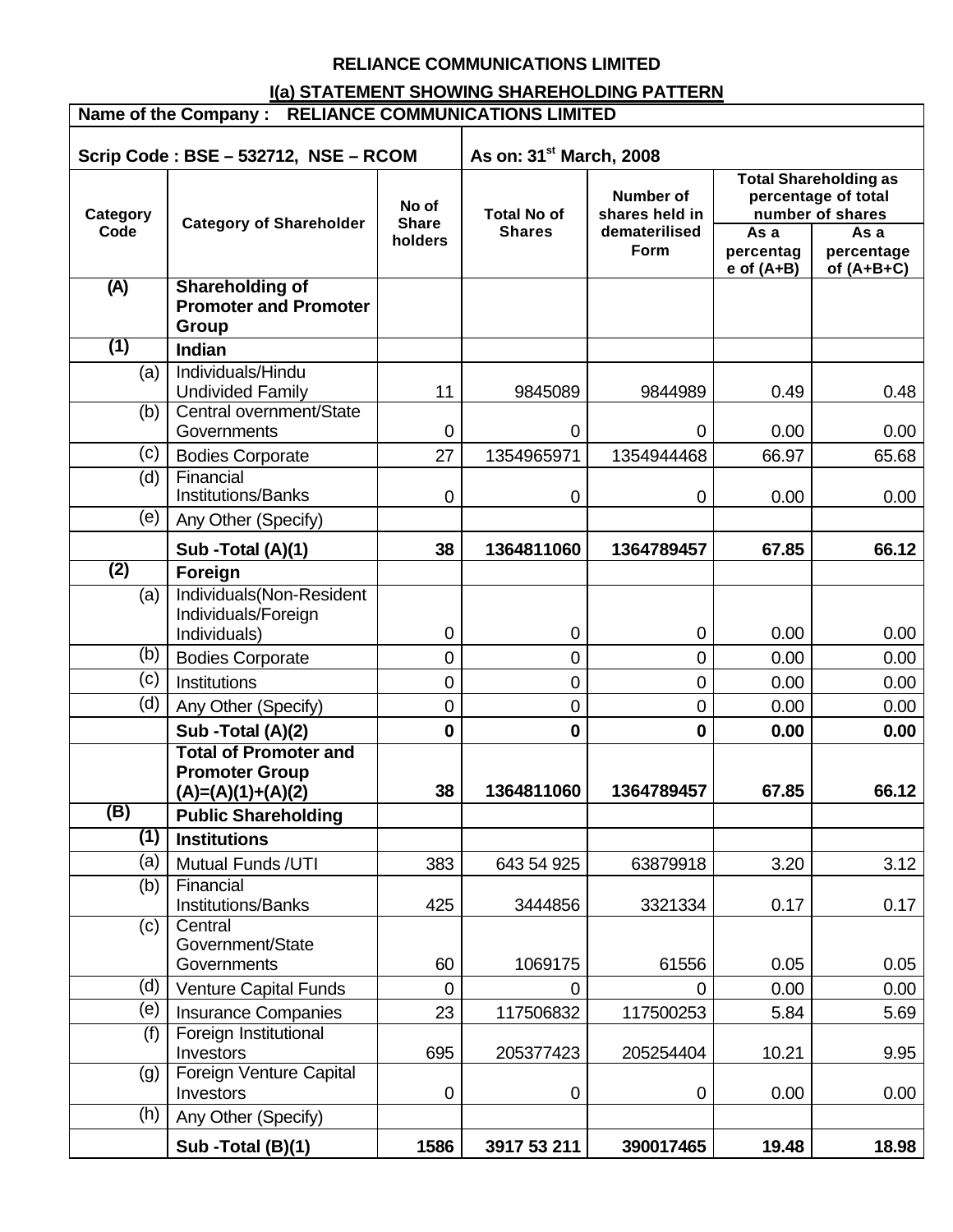| (2)            | <b>Non-Institutions</b>             |         |              |            |        |        |
|----------------|-------------------------------------|---------|--------------|------------|--------|--------|
| (a)            | <b>Bodies Corporate</b>             | 9114    | 40869654     | 40173571   | 2.03   | 1.98   |
| (b)            | Individual                          |         |              |            |        |        |
|                | shareholders holding                |         |              |            |        |        |
|                | nominal share capital               | 2030068 |              |            |        | 8.95   |
|                | up to Rs.1Lakh.<br>ii. Individual   |         | 184663949    | 139319981  | 9.18   |        |
|                | shareholders holding                |         |              |            |        |        |
|                | nominal share capital               |         |              |            |        |        |
|                | in excess of Rs.1Lakh.              | 168     | 16413791     | 10008274   | 0.82   | 0.80   |
| (c)            | Any Other (Specify)                 |         |              |            |        |        |
| 1              | NRIs/OCBs                           | 20111   | 12921095     | 8604505    | 0.64   | 0.63   |
| $\overline{2}$ | Pending Confirmation*               | 131     | 8037         |            |        |        |
|                | Sub - Total (B)(2)                  | 2059592 | 254876526    | 198106331  | 12.67  | 12.35  |
|                | <b>Total Public</b>                 |         |              |            |        |        |
|                | Shareholding                        |         |              |            |        |        |
|                | $B=(B)(1)+(B)(2)$                   | 2061178 | 6466 29 737  | 588123796  | 32.15  | 31.33  |
|                | TOTAL $(A) + (B)$                   | 2061216 | 20114 40 797 | 1952913253 | 100.00 | 97.45  |
| (C)            | <b>Shares held by</b>               |         |              |            |        |        |
|                | <b>Custodians and against</b>       |         |              |            |        |        |
|                | which Depository                    |         |              |            |        |        |
|                | <b>Receipts have been</b><br>issued | 1       | 52586084     | 52586084   | 0.00   | 2.55   |
|                | <b>GRAND TOTAL</b>                  |         |              |            |        |        |
|                | $(A)+(B)+(C)$                       | 2061217 | 20640 26 881 | 2005499337 | 100.00 | 100.00 |

\* Physical shares pending for demat confirmation.

#### **I(b) Statement showing shareholding of persons belonging to the category "Promoter and Promoter Group"**

| <b>Sr No</b>    | Name of the shareholder                                                                    | No of shares   | Shares as a percentage of total<br>number of shares{i.e., Grand Total<br>(A)+(B)+(C) indicated in statement<br>at para(I)(a) above} |
|-----------------|--------------------------------------------------------------------------------------------|----------------|-------------------------------------------------------------------------------------------------------------------------------------|
|                 | <b>AAA Communication Private Limited</b>                                                   | 1 30 81 10 172 | 63.37                                                                                                                               |
| $\overline{2}$  | <b>Reliance Capital Limited</b>                                                            | 18461758       | 0.89                                                                                                                                |
| 3               | Sonata Investments Limited                                                                 | 1 37 75 000    | 0.67                                                                                                                                |
| 4               | Reliance Innoventures Private Limited                                                      | 1 15 29 001    | 0.56                                                                                                                                |
| 5               | Smt. Kokila D. Ambani                                                                      | 46 65 227      | 0.23                                                                                                                                |
| 6               | Hansdhwani Trading Company Pvt. Ltd                                                        | 30 00 040      | 0.15                                                                                                                                |
| 7               | Shri Anil D. Ambani                                                                        | 18 59 171      | 0.09                                                                                                                                |
| 8               | Master Jaianmol A. Ambani(through<br>Father and natural guardian Shri Anil D.<br>Ambani)   | 16 69 759      | 0.08                                                                                                                                |
| 9               | Smt. Tina A. Ambani                                                                        | 16 50 832      | 0.08                                                                                                                                |
| 10 <sup>°</sup> | Reliance General Insurance Co Ltd                                                          | 90 000         | 0.00                                                                                                                                |
| 11              | Master Jaianshul A. Ambani (through<br>Father and natural guardian Shri Anil D.<br>Ambani) | 100            | 0.00                                                                                                                                |
|                 | <b>TOTAL</b>                                                                               | 1 36 48 11 060 | 66.12                                                                                                                               |